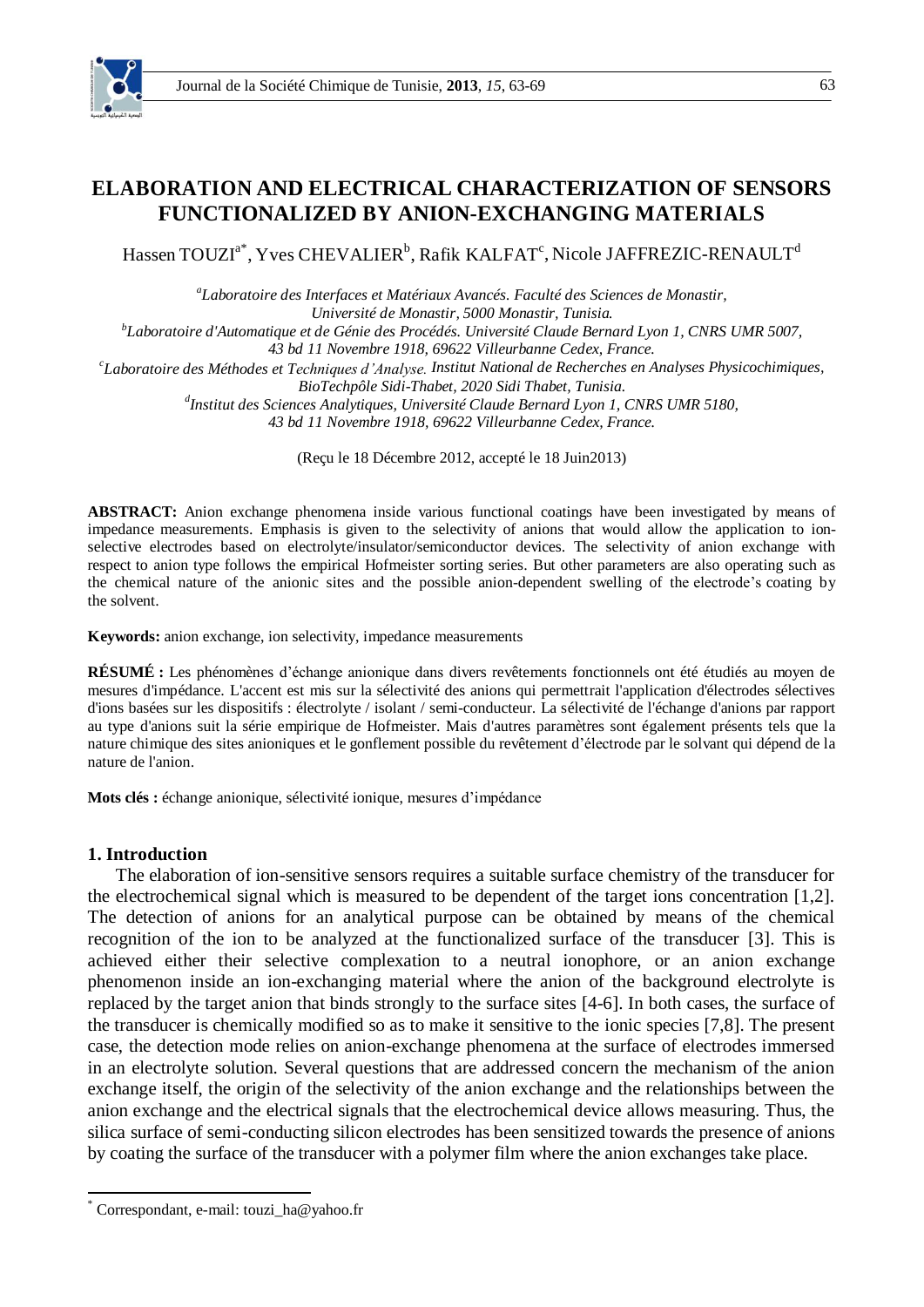

A cationic polymer deposited as a thick film allows anion exchange phenomena to take place close to the silica surface, giving rise to an electrical signal revealed by impedance measurements. The electrolyte/insulator/semiconductor electrochemical system allows the measurements of the electrical characteristics of the anion exchange phenomenon as a function of the anion concentration. Such a device allows a detailed investigation of the microscopic mechanisms of ion exchange and to optimize the surface chemistry in view of a future transposition to sensors based on more robust and fast devices such as ISFET's. The variation of the flat band potential of the EIS system as a function of the anion concentration is of particular relevance with that respect.

The binding of ions to electrically charged sites depends not only on electrostatic interactions but also on several "specific" interactions providing selectivity to ion binding, even for ions having the same electrical charge. The selectivity has various origins such as hydration energies of the ions, dispersion interactions, such interactions not being completely elucidated yet. The binding of anions on different types of membranes has been investigated so as to discuss the molecular interactions which are responsible for the anion selectivity. The specificity of ion exchange phenomena in polymer membranes has deserved much attention in the domain of ion-selective electrodes where a self supported polymer membrane separates the analyte solution and a reference solution compartment [9]. In the classical case, an ionophore and a lipophilic electrolyte are dissolved or dispersed inside polymer materials, most often plasticized PVC [10-12]. Ion-exchange is involved in the case of ion-pair ionophores such as the lipophilic quaternary ammonium molecules used for instance in the manufacture of chloride-selective electrodes [13,14]. On the contrary, the polymer films deposited at the surface of electrodes are been less studied and the issues are different in many instances because the materials are not the same (functionalized polymers can be used, films are thinner) and the measured electrical parameters are not sensitive to the same microscopic phenomena.

Anion exchange membranes have been elaborated as thin films of cationic species on  $Si/SiO<sub>2</sub>$ substrates allowing electrochemical measurements to be carried out. Two different types of membranes have been investigated, which are representative of the two main technologies of electrode sensitization by means of grafting organic materials. The first type of coating is made of a thin layer of quaternary ammonium groups immobilized to the surface by means of a chemical grafting an organosilane. A thin cationic layer is formed, its thickness being of the order of a molecular size  $(-1)$  nm); the mechanism of ion binding is a 2-dimensional chemical recognition by means of adsorption to the cationic surface sites at a hydrophilic surface. The second type of membrane consists in a thick layer of cationic polymer deposited at the surface of the electrodes. The membrane thickness of  $\sim$ 100 nm makes the ion exchange phenomenon more complex since ions need to penetrate the hydrophobic membrane in order to reach the internal cationic site. The second type of membrane consists in a thick layer of cationic polymer deposited at the surface of the electrodes. The chemical recognition takes place in a 3-dimensional medium once the anions have entered the organic membrane material. The dependency on anion type may be different in both materials because the mechanisms of anion exchange are different.

The anion exchange between the membranes and aqueous solutions could be investigated by means of systematic impedance measurements as a function of anions concentration and type. From capacitance measurements as a function of applied potential, both the flat band potential  $\Delta V_{\text{FB}}$  and capacitance in accumulation regime ∆*C* were extracted as relevant anion-sensitive electrical parameters (Figure 1).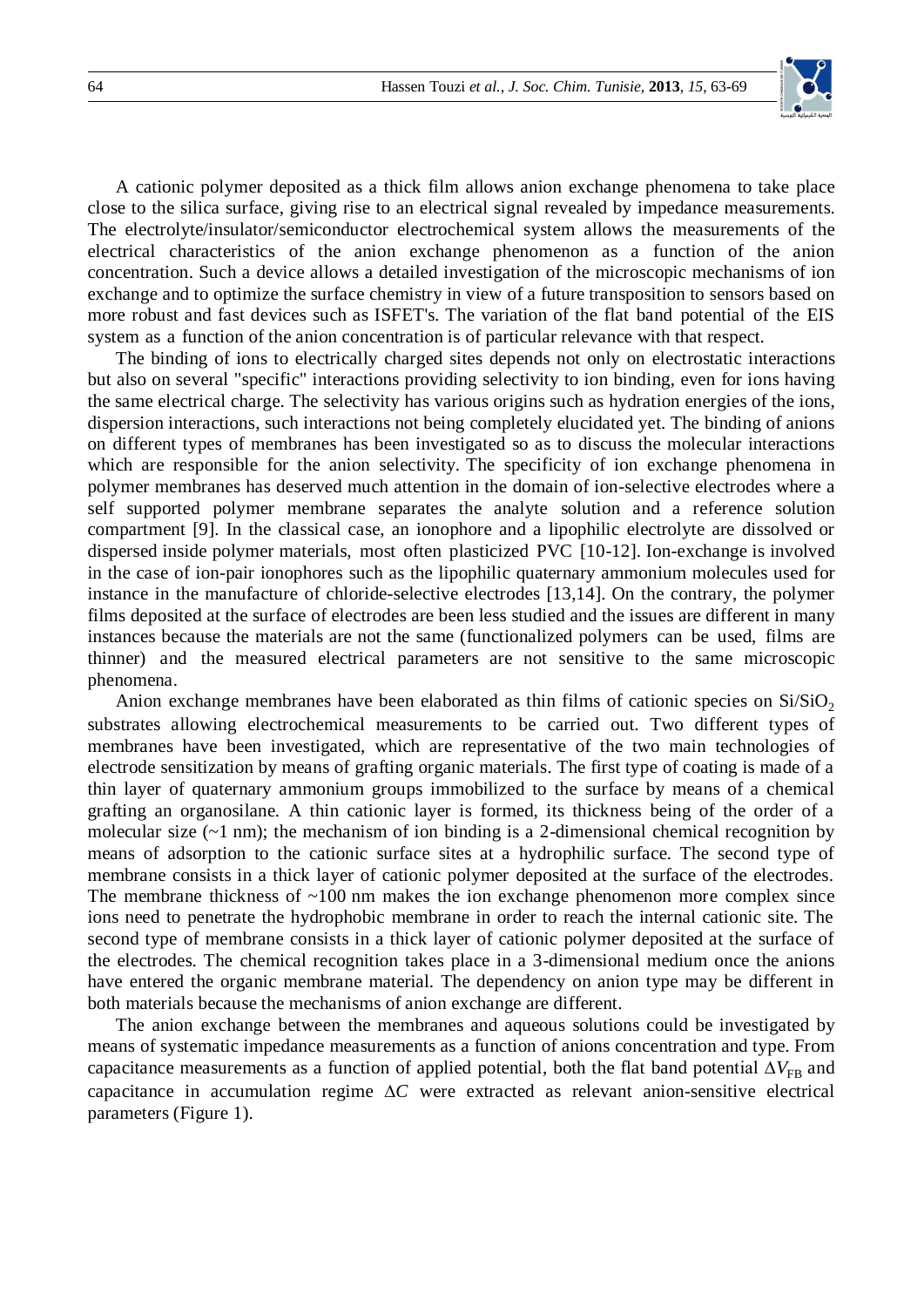

*Figure 1: Schematic measurement set up and capacitance variation against applied potential ∆V showing the inversion and accumulation regimes of the space charge in the semiconductor. Anion exchange shifts the Im(Z) vs ∆V curves according the ion type.*

## **2. Materials and methods**

#### *2.1. Materials*

A first type of membrane was elaborated by deposition of cationic silicone based polymers bearing various anion exchanging groups: triethylammonium, pyridinium or triphenyl phosphonium [15]. A second material was prepared by means of an original sol-gel process by *in situ* polycondensation of an aminosilane, such as coupling agent, followed by functionalization with glycidyltrimethyl-ammonium chloride [16]. These two types of membrane are presented in Figure 2.

The layers of anion exchanging materials have been characterized by spectroscopic methods, electron microscopy, ellipsometry and atomic force microscopy AFM [15].

# *2.2. Electrochemical measurements*

Anion exchange phenomena have been monitored by means of electrochemical measurements of impedance as a function of applied potential. An electrochemical cell equipped with a VoltaLab 40 impedance analyser and a three electrodes potentiostatic set up PGS 301 from Radiometer Analytical was used for measurements of a.c. capacitance at 10 kHz frequency and 10 mV amplitude of the alternating voltage signal. The counter electrode was a gold wire and the reference was a saturated calomel electrode. Out of phase impedance were recorded for bias voltages *V* varying from -500 to 2700 mV/SCE. Anion exchange took place between acetate anions and the various anions under study. The electrodes were equilibrated in the background electrolyte made of 10 mM sodium acetate at pH 6.8 before the various anions were added at increasing concentrations. The capacitance measurements as a function of the anion concentration were most often S-shaped, allowing analytical parameters to be extracted. Starting from low anion concentrations where the anion exchange is insignificant, increasing the anion concentration results in an increasing anion exchange and a subsequent modification of the electrical state of the polymer membrane revealed by the electrical measurements. The variation of the capacitance stops when the anion exchange has completed at high enough concentrations of anions in solution. Therefore, the full variations correspond to full anion exchange.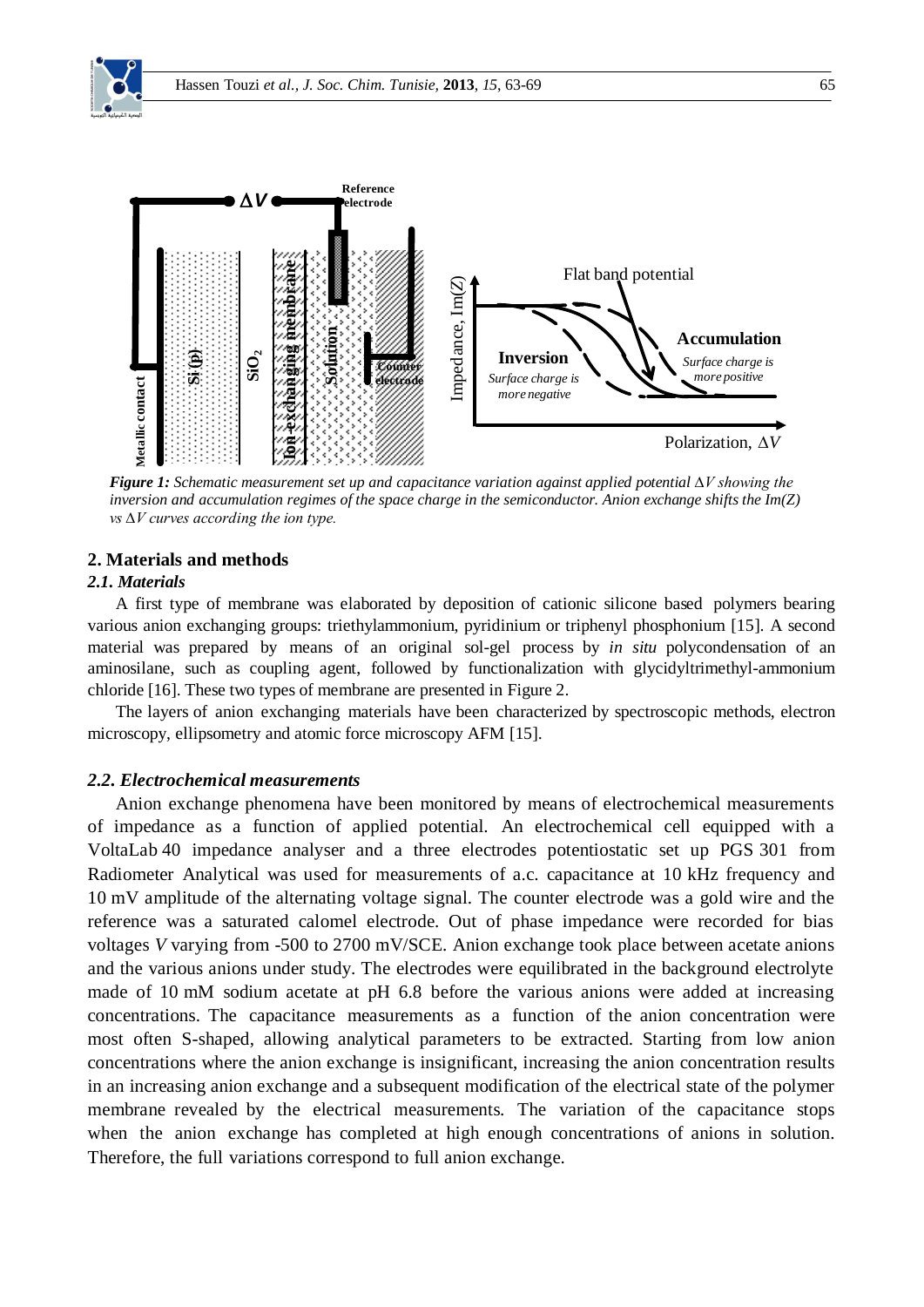



*Figure 2: A/ Synthesis of a hydrophilic membrane bound to a Si/SiO<sup>2</sup> electrode by a sol-gel process: Step 1°) the trimethoxysilane forms a layer of polycondensed silane by a sol-gel process in the presence of water; Step 2°) reaction between epoxy groups of glycidyltrimethylammonium chloride and amino groups of the grafted 3-(2-aminoethylamino)propyltrimethoxysilane [16].*

*B/ Synthesis of a hydrophobic membrane bound to a Si/SiO<sup>2</sup> electrode by in situ cross-linking a cationic silicone polymer: Step 1°) the polymethylhydrosiloxane PMHS was reacted with 11-bromo-1-undecene by means of a hydrosilylation reaction; Step 2°) the resulting polymer PMHSBr was converted into either PMHSPy, PMHSNEt or PMHSPPh by means of its quaternarisation reaction with pyridine, triethylamine or triphenylphosphine respectively [15]. The average polymerization degree of PMHS is n = 35; partial functionalization gives x = 10 and y = 25.*

One important parameter is the detection limit which is the minimum anion concentration that can be detected. The detection limit for different anions allows to discuss on the sensitivity of the electrochemical device to anion exchange phenomena; the lower the detection limit; the larger the affinity of the anion for the polymer membrane. The slope of the variation of the flat band potential with respect to Log(anion concentration) is a similar way to estimate the sensitivity; it is often compared with the prediction of the Nernst law. Electrical parameters such as the variation of the flat band potential  $\Delta V_{FB}$  and capacitance  $\Delta C$  upon full anion exchange condition are also relevant parameters. The determination various parameters from the capacitance measurements are summarized in Figure 3. Since the anion exchange involves substitution of acetate anions of the background electrolyte for the various added anions, the sensitivity is related to the selectivity with respect to acetate. The selectivity with respect to different anions is simply inferred from the differences of sensitivity (from the detection limit or slope) of different anions.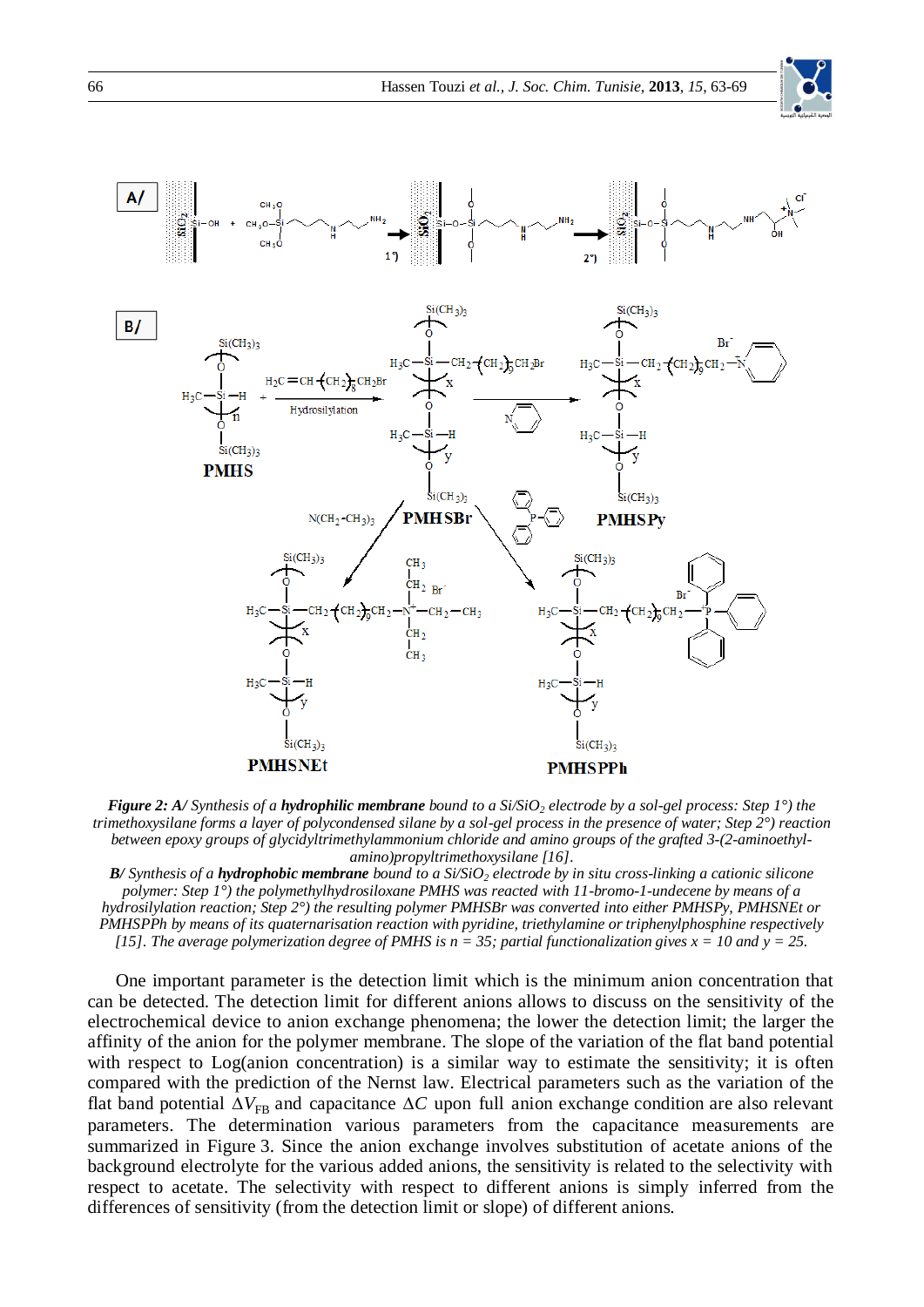

*Figure 3: Variation of the flat band potential upon anion exchange of acetate for AB25 dye on hydrophobic membrane PMHSNEt* (cationic site  ${}^+N(Et)$ ) bound to a Si/SiO<sub>2</sub> electrode showing the different regimes and the extracted *analytical parameters.* 

#### **3. Results and discussion with respect to various anions and membranes**

The selectivity of anion exchange was essentially found in the order of the lyotropic series of Hofmeister [17-19] in all cases: Acid Blue (AB25) >  $ClO_4$  >  $SCN$  >  $I > NO_3$  > Br >  $Cl$  > F >  $H_2PO_4$  > AcO<sup>-</sup> (acetate). The anionic dye Acid Blue 25 binds the most tightly because of its strong hydrophobic character. The acetate anion is placed at the end of the series since full anion exchange could be achieved for all anions at concentration lower than that of the background electrolyte (10 mM AcO). However, there are some variations in the order for other ions according to the criterion that was used for sorting the ions (detection limit, variations of flat band potential or capacitance of the membrane). The main contribution to the flat band potential variation was the electrical double layer at the membrane-solution interface whereas ∆*C* was mostly affected by the anion exchange inside the membrane material.

The results obtained with polymers coating having different anion-exchanging groups showed ion-selectivity. Given an anion type, the electrical signal depends on the nature of the cationic group (triethylammonium, pyridinium and triphenyl phosphonium) attached to the same polymer, showing that the anion recognition is not only determined by the type of anion as the Hofmeister series would suggest, but also to the chemical nature of the host. The chemistry of the surface sites also matter. Combined with the several types of electrical measurements which are not sensitive in the same way to the anion concentration, the dependence on the host chemical nature opens the possibility for anion-selective measurements in case where the selectivity of one type of membrane is not favorable. Therefore, a set of several measurement types ( $\Delta V_{FB}$ ,  $\Delta C$ ) performed with several devices sensitized with different types of membranes might allow the determination of anion concentrations in complex mixtures (Table 1).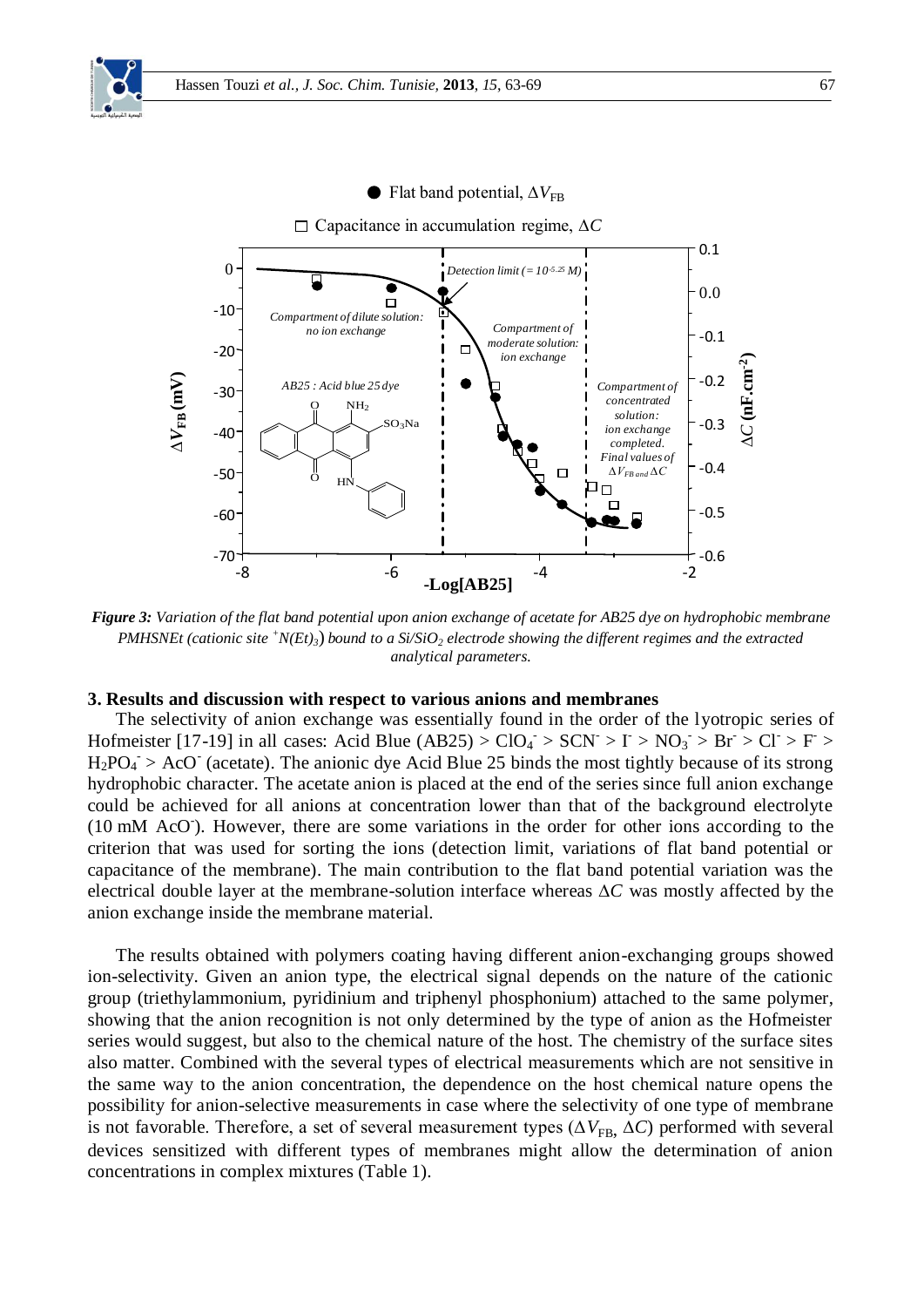|                      |                              | $\cdot$<br>$\cdot$  | J J                      |                                   |
|----------------------|------------------------------|---------------------|--------------------------|-----------------------------------|
| Cationic site        | Anion                        | Detection limit (M) | $\Delta V_{\rm FB}$ (mV) | $\Delta C$ (nF.cm <sup>-2</sup> ) |
|                      | F                            | $10^{-4.4}$         | $-18$                    | $-0.06$                           |
|                      | NO <sub>3</sub>              | $10^{-4.6}$         | $-23$                    | $-0.12$                           |
| $\mathrm{N}(Et)_{3}$ |                              | $10^{-4.6}$         | $-45$                    | $-0.5$                            |
|                      | $AB25$ <sup>-</sup>          | $10^{-5.25}$        | $-60$                    | $-0.5$                            |
|                      | SO <sub>4</sub> <sup>2</sup> | $10^{-5.25}$        | $-13$                    | $-0.015$                          |
| Pyridinium           |                              | $10^{-4.6}$         | $-42$                    | $-0.5$                            |
| Phosphonium          |                              | $10^{-5.5}$         | $-37$                    | $-0.5$                            |

*Table 1: Electrical characteristic of the thick films (3D) of functional silicone material.*

The electrical behavior of the very thin (2D) sol-gel material was quite different of those of the 100 nm thick (3D) functional silicone membranes. The selectivity still follows the Hofmeister series but the variations of  $\Delta V_{\text{FR}}$  and  $\Delta C$  suggest that the internal structure of the thin film strongly depend on the anion type. In particular, the swelling by water depends on the hydrophilic character of the anion (Figure 4) (Table 2). Swelling by water is limited by the size of the grafted molecules however, so that the variations of capacity ∆*C* were quite small compared to that in the thick 3D material.



*Figure 4: A/ Adsorption of hydrophilic anions on thin anion-exchange coating. B/ Adsorption of hydrophobic anions on thick anion-exchange coating.*

|               | « Hydrophilic » Anions                                                                                                                                | « Hydrophobic » Anions   |                                   |  |
|---------------|-------------------------------------------------------------------------------------------------------------------------------------------------------|--------------------------|-----------------------------------|--|
|               | Figure 4: A/ Adsorption of hydrophilic anions on thin anion-exchange coating. B/ Adsorption of<br>hydrophobic anions on thick anion-exchange coating. |                          |                                   |  |
|               |                                                                                                                                                       |                          |                                   |  |
|               | Table 2: Electrical characteristics of the thin films (2D) prepared by means of the sol-gel silane chemistry.                                         |                          |                                   |  |
| Anion         | Detection limit (M)                                                                                                                                   | $\Delta V_{\rm FB}$ (mV) | $\Delta C$ (nF.cm <sup>-2</sup> ) |  |
| F             | $10^{-4.0}$                                                                                                                                           | $-16$                    | 0.0                               |  |
| $\mathbf{I}$  | $10^{-4.5}$                                                                                                                                           | $-25$                    | $-0.05$                           |  |
| AB25          | $10^{-5.0}$                                                                                                                                           | $-23$                    | $-0.05$                           |  |
|               |                                                                                                                                                       |                          |                                   |  |
| 4. Conclusion |                                                                                                                                                       |                          |                                   |  |

*Table 2: Electrical characteristics of the thin films (2D) prepared by means of the sol-gel silane chemistry.*

# **4. Conclusion**